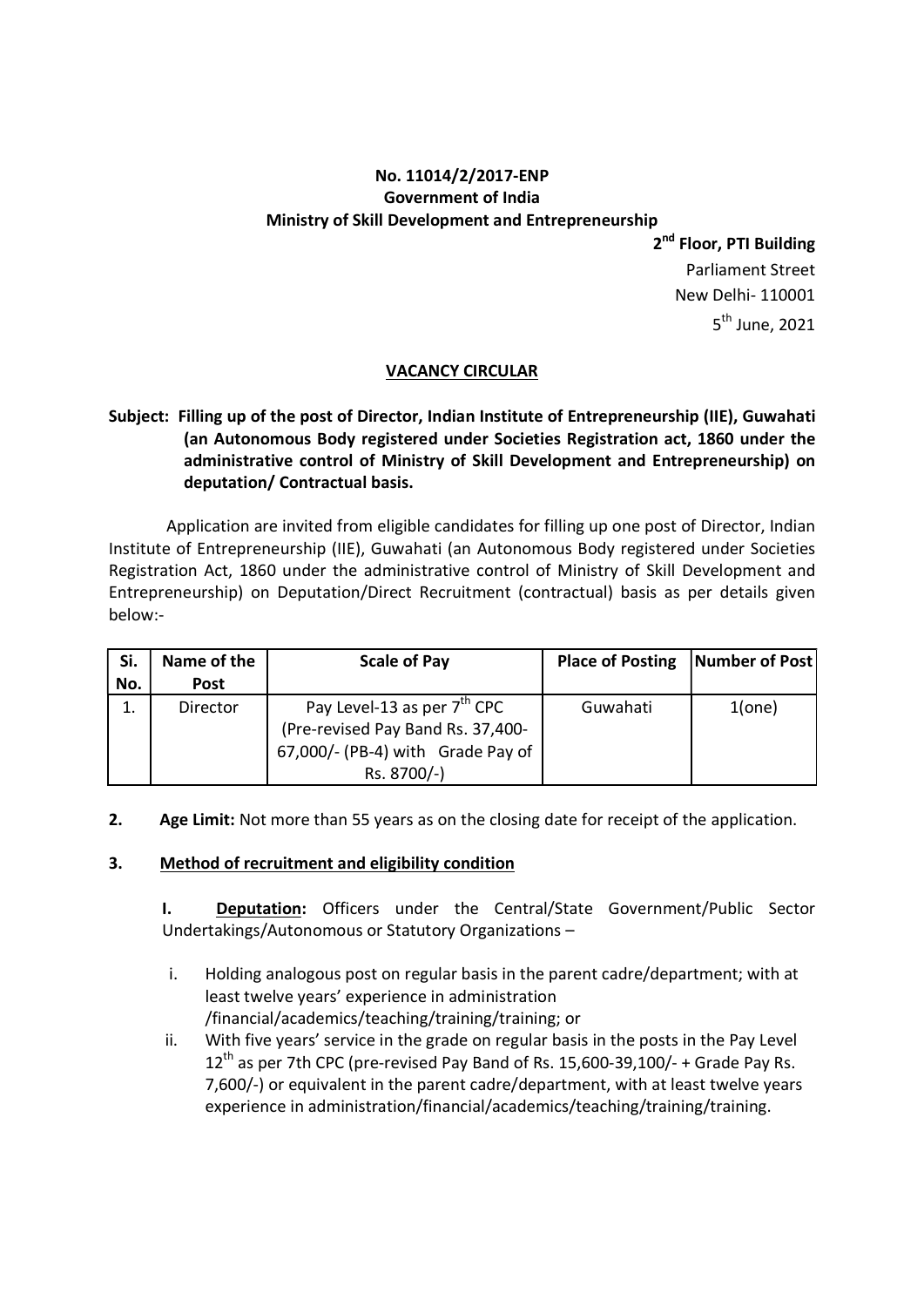\*Selection procedure will be as per extant orders of the Central Government.

#### II. Contract Basis:

### Educational Qualifications

A. Essential: Master's Degree in Humanities/Commerce/Science or Degree in Engineering/Technology/Charted Accountancy/Cost Accountancy or Master's or equivalent Post Graduate Diploma in Business Administration.

B. Desirable: Doctorate in Humanities/Science/Management

### Experience

A. Essential: 10 years' experience in academic/teaching/training in the area of entrepreneurship development.

### B. Desirable:

- a. Publication of books on training, entrepreneurship etc.
- b. Publication of research papers on matters relating to industrial development and entrepreneurship & development.
- c. Articles relating to academic subjects/training/entrepreneurship development etc.

4. Period of Appointment: The initial appointment would be for three years which is extendable up to five years.

5. Duties and Responsibilities: The Director is the in-charge of the management and administration of the Institute, including discharging all day-to-day functions needed for smooth functioning of the institute. He will be responsible to Institute for conducting, defending or abandon any legal proceedings by or against the institute or its officers. He will be responsible for day to day business of the Institute in such a manner as to secure speed and efficiency in the conduct of such business and in the execution of work as approved by the Board of Management. Conducting other activities like research, studies, convening meetings of the Executive Bodies of the Institute (Executive Committee, Governing Council, General body) etc.

6. The application in the prescribed proforma (Annexure-I) duly signed by the candidate should be forwarded (in duplicate), so as to reach this Ministry within 30 days from the date of publication of this Advertisement in the Employment/Regional/Leading Newspapers.

7. Application for selection on deputation basis should be submitted through proper channel to this Ministry along with up-to-date APAR dossiers, Certificate of Vigilance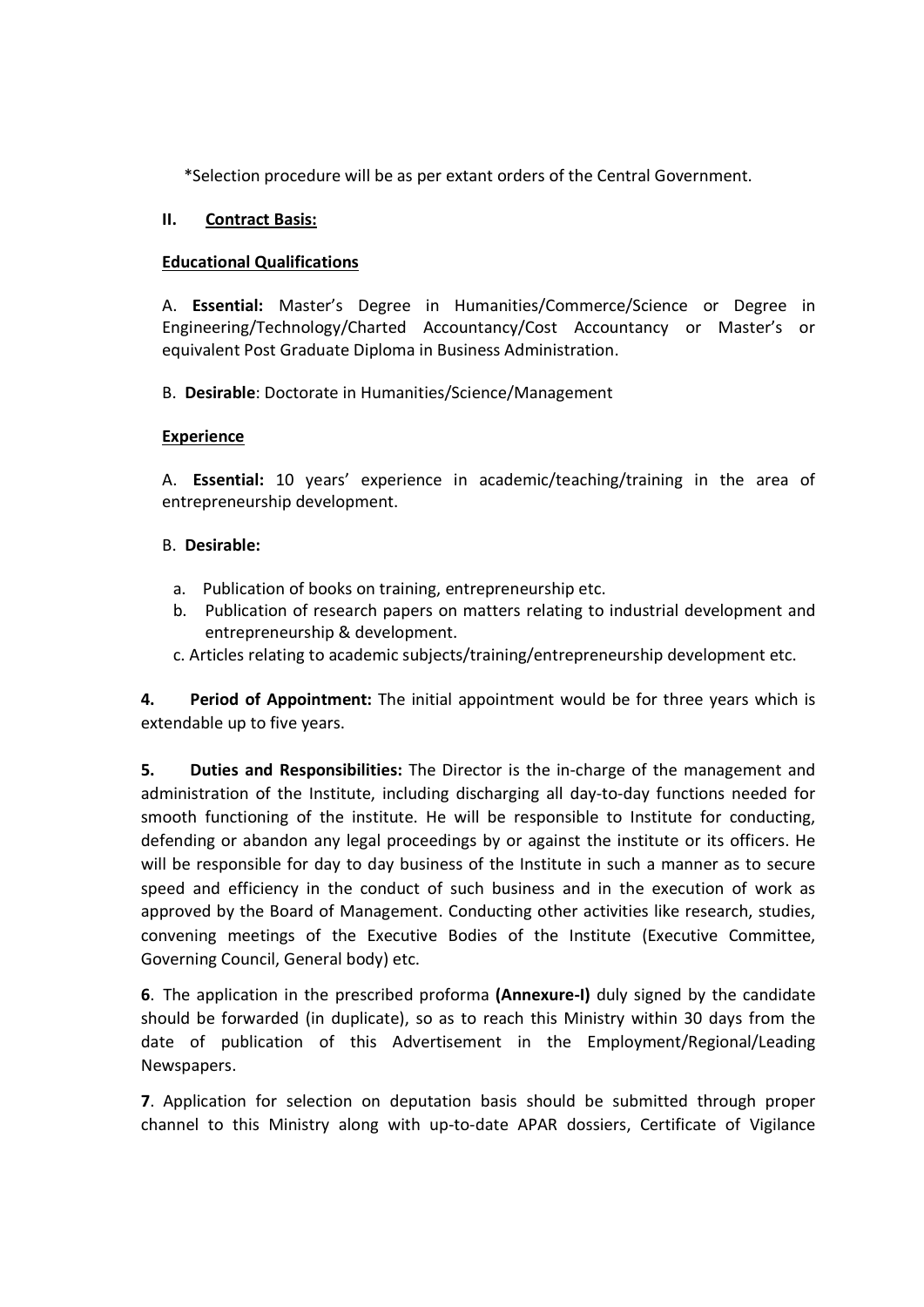Clearance, Integrity Certificate and No penalty Statement for the last 10 years of the applicant. The applications received without APAR Dossiers and the Vigilance Clearance etc., or after the due date, will not be entertained.

8. While forwarding the applications, it should also be ensured by the applicant that the particulars furnished by him/her are correct.

9. The application along with enclosures may be forwarded to the Under Secretary (Entrepreneurship) Ministry of Skill Development and Entrepreneurship, at enp-msde@gov.in

10. Application received after the last date or otherwise found incomplete shall not be entertained. The Ministry reserves the right to withdraw or make any change in the vacancy circular at any time without assigning any reason.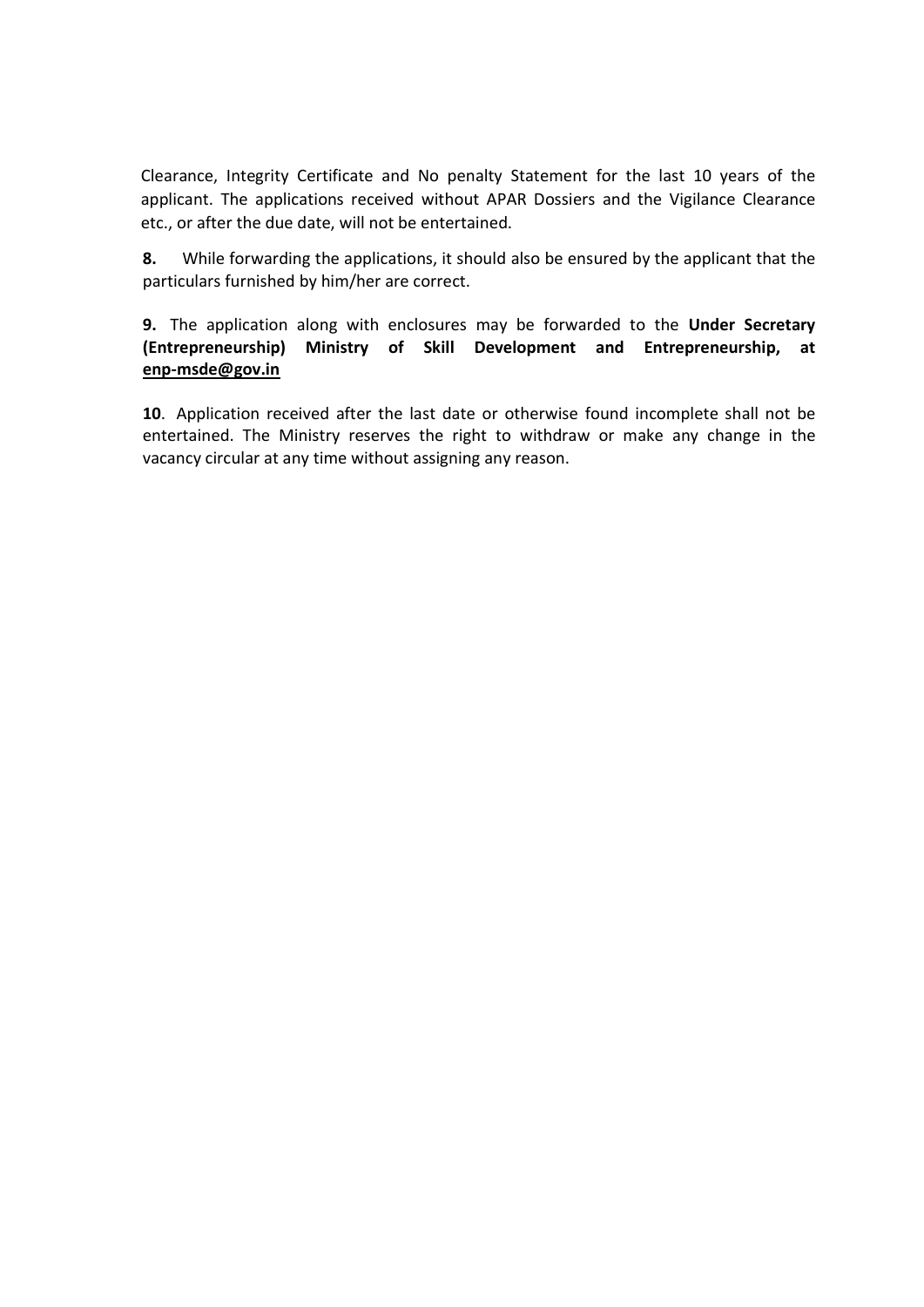# ANNEXURE-I

# APPLICATION FOR THE POST DIRECTOR IN INDIAN ISTITUTE OF ENTREPRENEURSHIP (IIE), GUWAHATI

### BIO-DATA/CURRICULUM VITAE PROFORMA

| 1. Name and Address                            |                                       |
|------------------------------------------------|---------------------------------------|
| (in Block letters)                             |                                       |
| 2. Date of Birth                               |                                       |
| (in Christian era)                             |                                       |
| (i) Date of entry into Govt.<br>3.             |                                       |
| service                                        |                                       |
| (ii) Date of retirement under                  |                                       |
| Central/State Government                       |                                       |
| Rules<br>4. Educational                        |                                       |
|                                                |                                       |
| Qualifications                                 |                                       |
| 5. Whether educational<br>and                  |                                       |
| other qualification required for               |                                       |
| the post are satisfied. (If any                |                                       |
| qualification has<br>been treated              |                                       |
| as equivalent to the prescribed                |                                       |
| in the Rule, state the authority               |                                       |
| for the same)                                  |                                       |
| <b>Qualification/Experience required as</b>    | Qualification/Experience possessed by |
| mentioned in the advertisement/                | the officer                           |
| vacancy circular (Contract Basis)              |                                       |
| <b>Essential</b>                               | <b>Essential</b>                      |
| in<br>A) Qualification<br>- Master's<br>Degree | (A) Qualification                     |
| Humanities/commerce/science or degree in       |                                       |
| Engineering/Technology/Charted                 |                                       |
| Accountancy/Cost Accountancy or Master's       |                                       |
| or equivalent Post Graduate Diploma in         |                                       |
| <b>Business Administration</b>                 |                                       |
|                                                |                                       |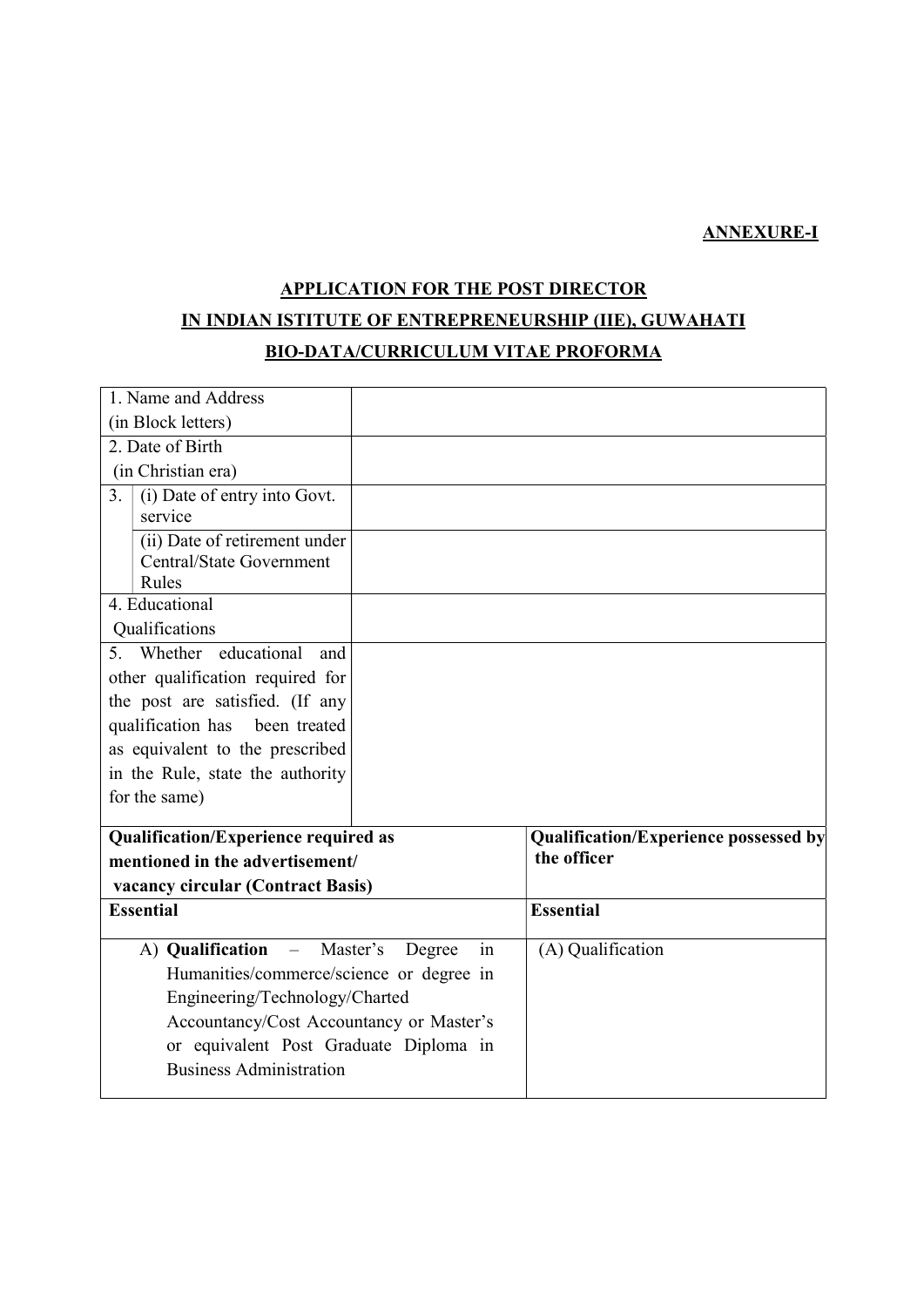| B) Experience $-10$ years' experience<br>1n<br>academic/teaching/training in the area of<br>entrepreneurship development.                                                                                                                                                    | (B) Experience    |
|------------------------------------------------------------------------------------------------------------------------------------------------------------------------------------------------------------------------------------------------------------------------------|-------------------|
| Desirable:                                                                                                                                                                                                                                                                   | Desirable:        |
| in<br>$(A)$ Qualification:-<br>Doctorate<br>Humanities/Science/Management.                                                                                                                                                                                                   | (A) Qualification |
| (B) Experience:-<br>a) Publication of books on<br>training,<br>entrepreneurship etc.<br>b) Publication of research papers on matters<br>relating to industrial development and<br>entrepreneurship & development.<br>Articles relating to academic subjects/training/entrepi | (B) Experience    |

5.1 Note: This column needs to be amplified to indicate essential and Desirable Qualifications as mentioned in the RRs by the Administrative Ministry/Department/Office at the time of issue of Circular and issue of Advertisement in the Employment News.

5.2 In the case of Degree and Post Graduate Qualification Elective/main subject and subsidiary subject may be indicated by the candidates.

6. Please state clearly whether in the light of entries made by you above, you meet the requisite Essential Qualification and work experience of the post.

6.1 Note: Borrowing Department are to provide their specific comments/views confirming the relevant Essential Qualification/Work Experience possessed by the candidate (as indicated in the Bio-data) with reference to the post applied.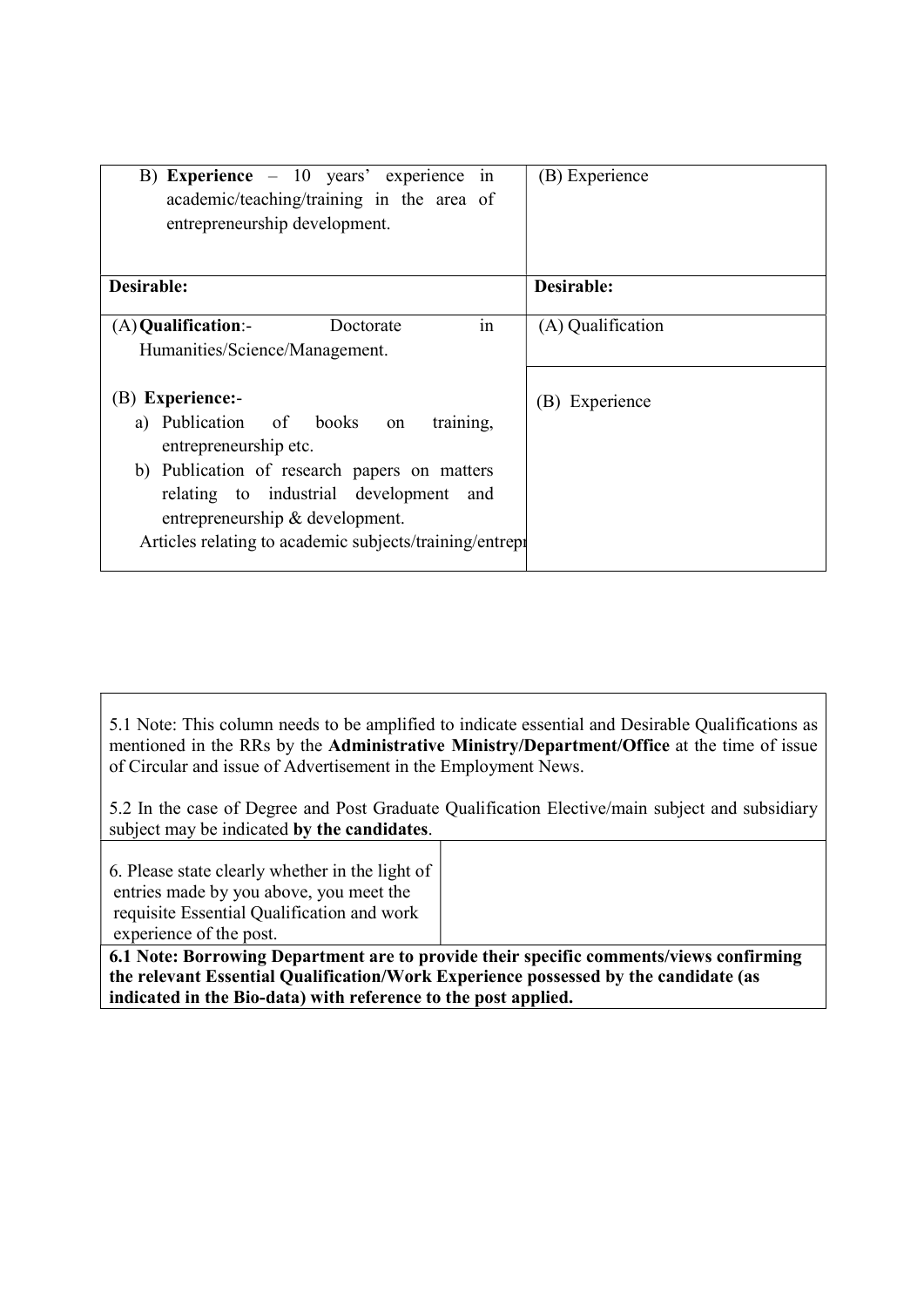7. Details Employment, in chronological order. Enclose a separate sheet, duly authenticated by your signature, if the space below is insufficient.

| Office/<br><b>Institution</b> | Post held on<br>regular basis | From | T <sub>0</sub> | <i>*Pay Band /Pay</i><br><b>Matrix and Grade</b><br><b>Pay/Pay Scale /Level</b><br>of the Post held on<br>regular basis | Nature of duties (in<br>detail) highlighting<br>experience required<br>for the post applied for |
|-------------------------------|-------------------------------|------|----------------|-------------------------------------------------------------------------------------------------------------------------|-------------------------------------------------------------------------------------------------|
|                               |                               |      |                |                                                                                                                         |                                                                                                 |

\*Important: Pay-band and Grade Pay granted under ACP/MACP are personal to the officer and therefore, should not be mentioned. Only Pay Band and Grade/Pay scale of the post held on regular basis to be mentioned. Details of ACP/MACP with present Pay Band and Grade Pay where such benefits have been drawn by the Candidate may be indicated as below.

| Office/Institutions                       | Pay-<br>Basic<br>Pay,<br>Band/Pay Matrix and<br>Grade<br>Pay/Level<br>under<br>drawn<br><b>ACP/MACP Scheme</b> | From            | To                              |
|-------------------------------------------|----------------------------------------------------------------------------------------------------------------|-----------------|---------------------------------|
|                                           | 8. Nature of present employment <i>i.e.</i> Ad hoc or                                                          |                 |                                 |
| Temporary or Quasi-permanent              |                                                                                                                |                 |                                 |
| or Permanent                              |                                                                                                                |                 |                                 |
|                                           | 9. In case the present employment is held on                                                                   |                 |                                 |
| deputation/contract basis, please state:- |                                                                                                                |                 |                                 |
| a)                                        | The date of $\vert b \rangle$ Period of appointment                                                            | Name of<br>c)   | d) Name of the post and pay     |
| initial appointment $\vert$               | on deputation/contract                                                                                         | the<br>present  | of the post held in substantive |
|                                           |                                                                                                                | office          | capacity in the<br>present      |
|                                           |                                                                                                                | organisation to | organization                    |
|                                           |                                                                                                                | which<br>the    |                                 |
|                                           |                                                                                                                | applicant       |                                 |
|                                           |                                                                                                                | belong.         |                                 |
|                                           |                                                                                                                |                 |                                 |
|                                           |                                                                                                                |                 |                                 |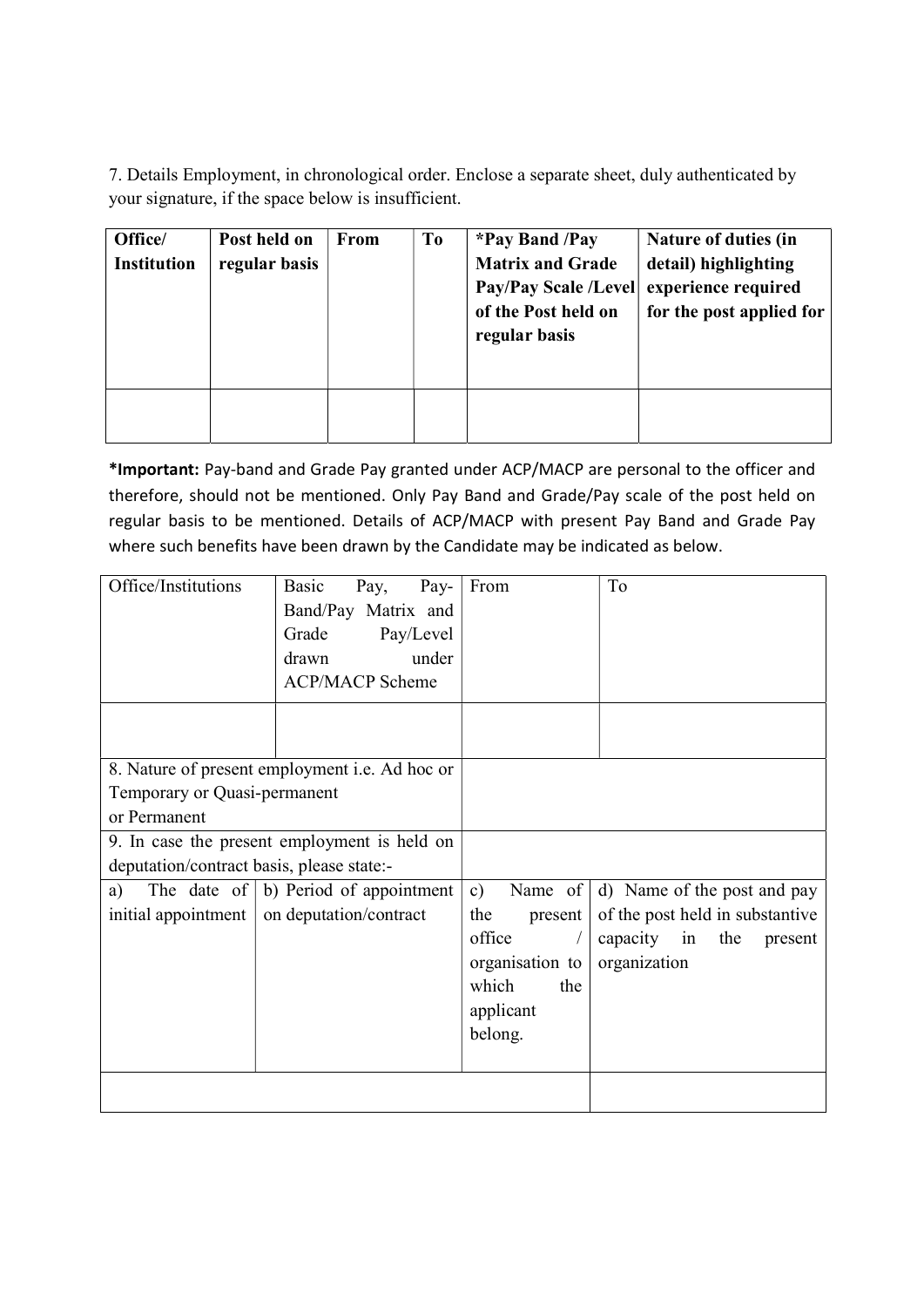| 9.1 Note: In case of officers already on deputation, the<br>applications of such officers should be forwarded by the parent<br>cadre/Department along with Cadre Clearance, Vigilance<br>Clearance and integrity certificate.<br>9.2 Note: Information under Column 9 (c) & (d) above must be<br>given in all cases where a person is holding a post on deputation<br>outside the cadre/organisation but still maintaining a lien in his |  |
|------------------------------------------------------------------------------------------------------------------------------------------------------------------------------------------------------------------------------------------------------------------------------------------------------------------------------------------------------------------------------------------------------------------------------------------|--|
| parent cadre/organization.                                                                                                                                                                                                                                                                                                                                                                                                               |  |
| 10.<br>If<br>any post held<br>on<br>deputation in the past by the<br>applicant, date of return from the<br>last deputation and other details:                                                                                                                                                                                                                                                                                            |  |
| 11. Additional details about                                                                                                                                                                                                                                                                                                                                                                                                             |  |
| present employment:                                                                                                                                                                                                                                                                                                                                                                                                                      |  |
| Please<br>whether<br>state<br>working under (indicate the<br>name of your employer<br>relevant<br>the<br>against<br>column)<br>(a) Central Government.<br>(b) State Government<br>(c) Autonomous Organization<br>(d) Government Undertaking                                                                                                                                                                                              |  |
| (e) University                                                                                                                                                                                                                                                                                                                                                                                                                           |  |
| (f) Others                                                                                                                                                                                                                                                                                                                                                                                                                               |  |
| 12. Please state whether you are<br>working in the same Department<br>and are in the feeder grade or<br>feeder to feeder grade.                                                                                                                                                                                                                                                                                                          |  |
| 13. Are you in Revised scale of<br>pay? If yes, give the date from<br>which the revision took place and<br>indicate the pre-revised<br>also<br>scale.                                                                                                                                                                                                                                                                                    |  |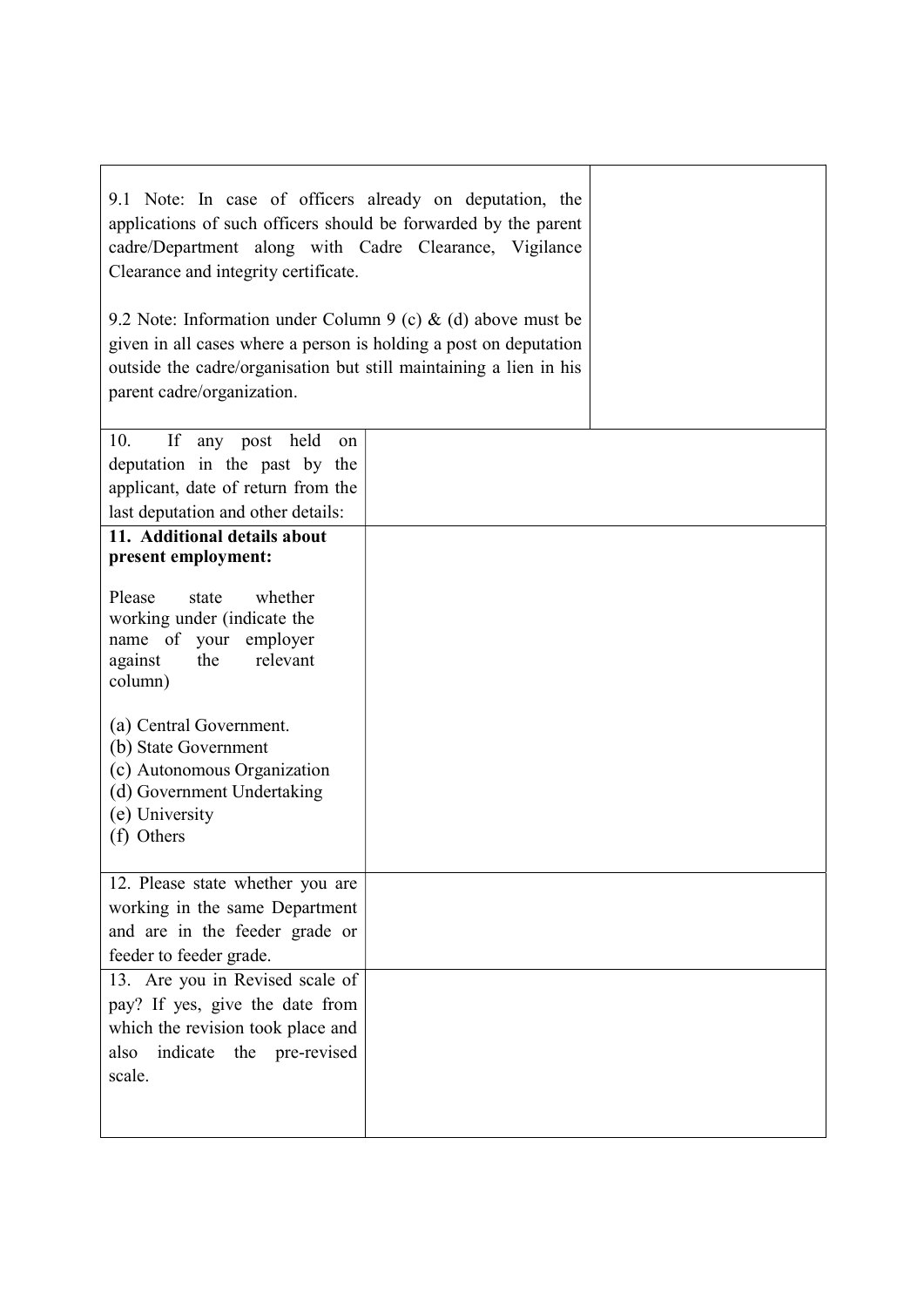|                                                        | 14. Total emoluments per month now drawn                       |                                                                                                |
|--------------------------------------------------------|----------------------------------------------------------------|------------------------------------------------------------------------------------------------|
| Basic Pa in the PB/                                    | Grade Pay / Level                                              | <b>Total Emoluments</b>                                                                        |
| Level in the Pay<br>Matrix                             |                                                                |                                                                                                |
|                                                        |                                                                |                                                                                                |
|                                                        |                                                                |                                                                                                |
|                                                        |                                                                | 15. In case the applicant belongs to an Organization which is not following the Central        |
| details may be enclosed.                               |                                                                | Government Pay-Scales, the latest salary slip issued by the Organization showing the following |
| Basic<br>Pay<br>with                                   | Pay/interim<br>Dearness                                        | <b>Total Emoluments</b>                                                                        |
| Scale of Pay and                                       | relief/other Allowances                                        |                                                                                                |
| rate of increment                                      | etc. (with break-u details                                     |                                                                                                |
|                                                        |                                                                |                                                                                                |
|                                                        |                                                                |                                                                                                |
| 16. A Additional information, if any,                  |                                                                |                                                                                                |
|                                                        | relevant to the post you applied for in support                |                                                                                                |
| of your suitability for the post.                      |                                                                |                                                                                                |
| (This                                                  | among other things may provide                                 |                                                                                                |
| qualifications<br>academic                             | information with regard to (i) additional<br>(ii) Professional |                                                                                                |
|                                                        | training and (iii) work experience over and                    |                                                                                                |
|                                                        | above prescribed in the vacancy circular/                      |                                                                                                |
| Advertisement)                                         |                                                                |                                                                                                |
| insufficient)                                          | (Note: Enclose a separate sheet, if the space is               |                                                                                                |
| 16.B Achievements:                                     |                                                                |                                                                                                |
|                                                        | The candidates are requested to indicate                       |                                                                                                |
| information with regard to;                            | (i) Research publications and re orts and                      |                                                                                                |
| special projects.                                      |                                                                |                                                                                                |
| Awards/ Scholarships/ Official<br>(i)<br>Appreciation. |                                                                |                                                                                                |
|                                                        |                                                                |                                                                                                |
| institutions/ societies and;                           | (iii) Affiliation with the professional bodies/                |                                                                                                |
| (iv) Patents registered in own name or                 |                                                                |                                                                                                |
| achieved for the organization                          |                                                                |                                                                                                |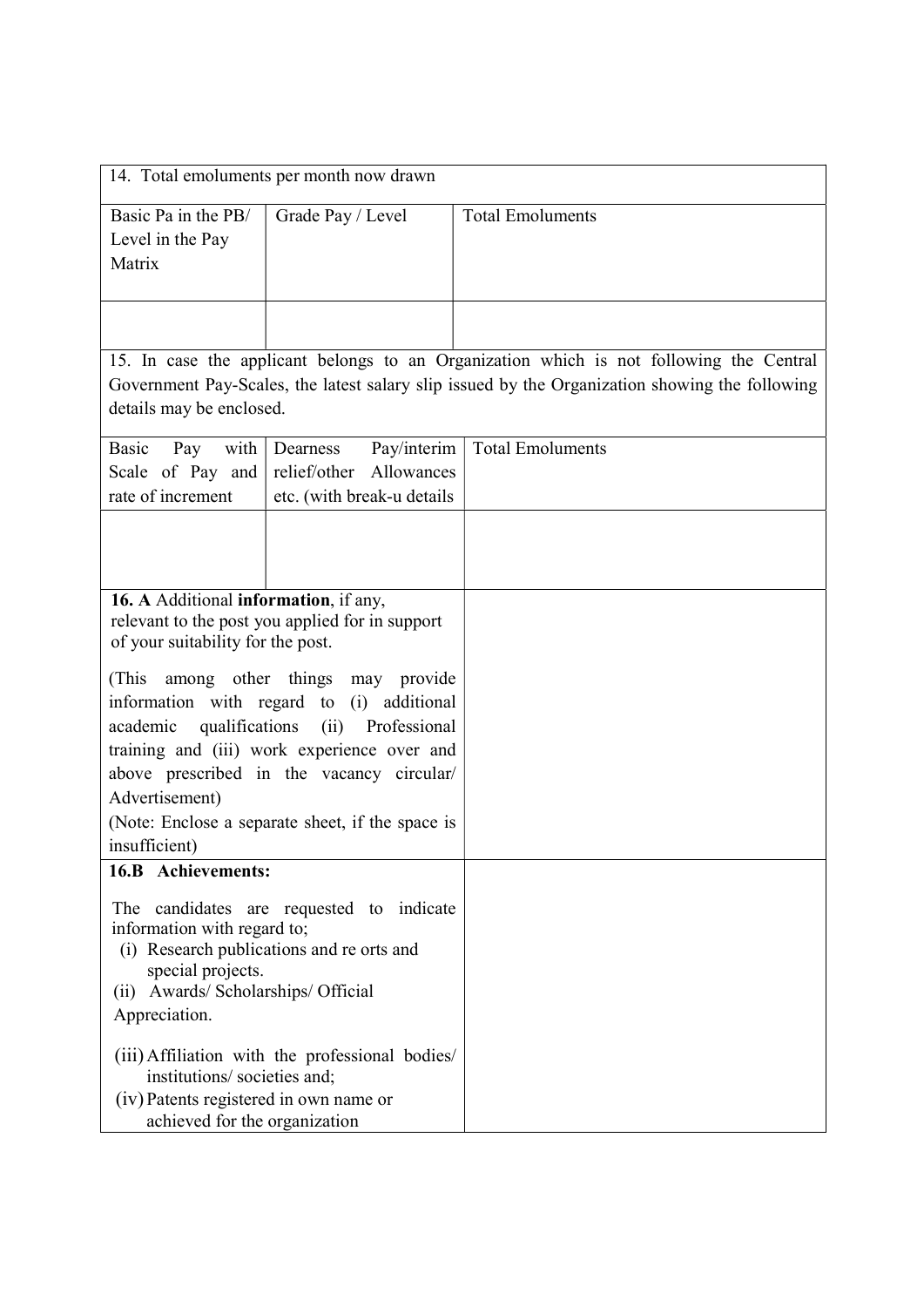| Any research/innovative measure<br>(v)<br>involving official recognition.                   |
|---------------------------------------------------------------------------------------------|
| (vi) Any other information.                                                                 |
| (Note: Enclose a separate sheet if the space)<br>is Insufficient)                           |
|                                                                                             |
| 17. Please state whether you are applying for<br>deputation (ISTC)/Absorption/Re-employment |
| Basis. # (officers under Central/State                                                      |
| only<br>eligible<br>Governments<br>for<br>are                                               |
| "Absorption" Candidates of non Government<br>Organisations are eligible only for Short Term |
| Contract)                                                                                   |
| # (The option of 'STC'/ 'Absorption'/                                                       |
| 'Re-employment' are available only if the                                                   |
| circular specially mentioned<br>vacancy                                                     |
| recruitment by "STC" or "Absorption" or "Re-                                                |
| employment")                                                                                |
| 18. Whether belongs to SC/ST                                                                |

I have carefully gone through the vacancy circular/advertisement and I am well aware that the information furnished in the Curriculum Vitae duly supported by the documents in respect of Essential Qualification/Work Experience submitted by me will also be assessed by the Selection Committee at the time of selection for the post. The information/details provided by me are correct and true to the best of my knowledge and no material fact having a bearing on my selection has been suppressed / withheld.

> (Signature of the Candidate) Address: Date: Email